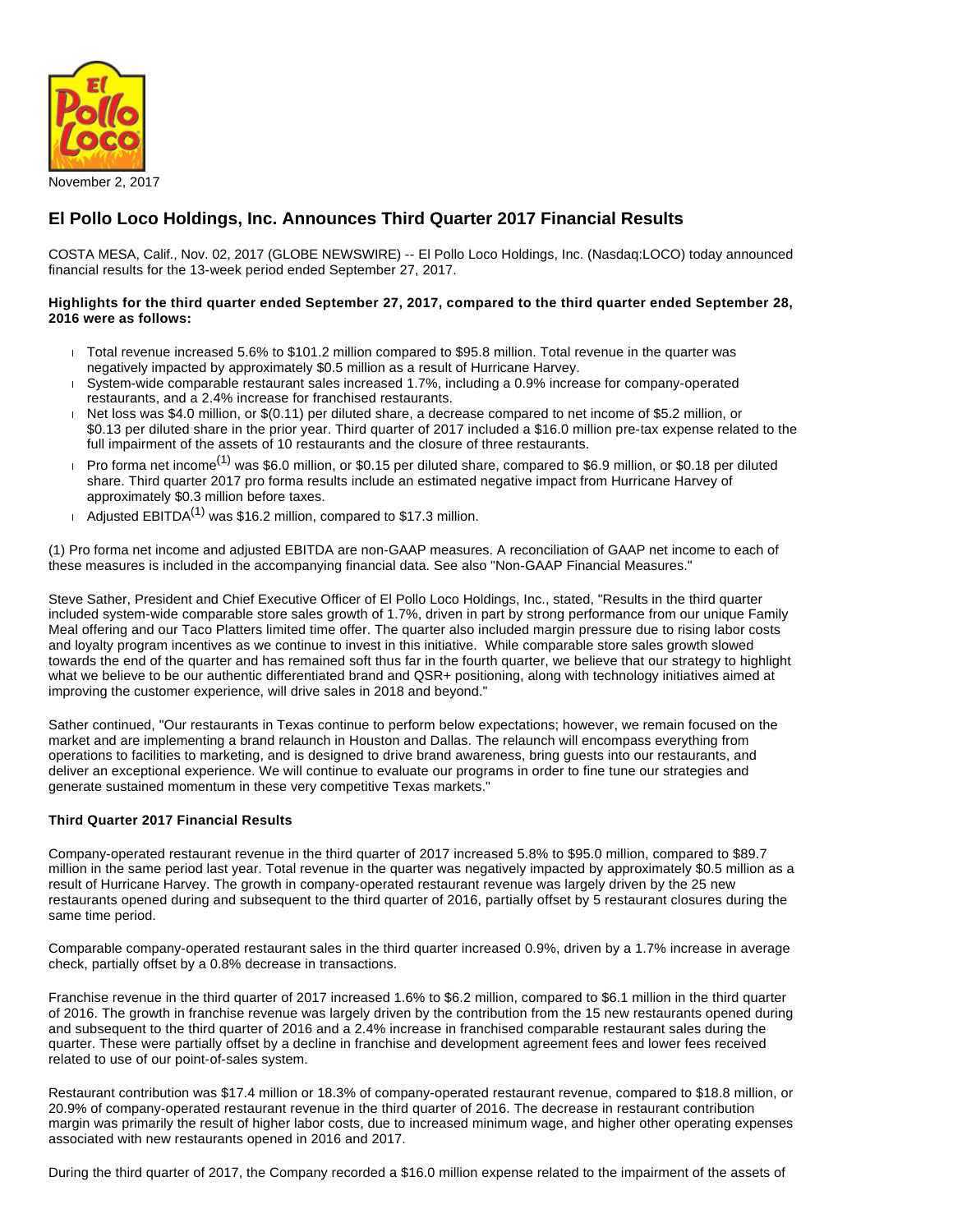eight restaurants in Texas and two in California, and the closure of three restaurants in Texas.

Net loss for the third quarter of 2017 was \$4.0 million, or \$(0.11) per diluted share, compared to net income of \$5.2 million, or \$0.13 per diluted share in the third quarter of 2016. Third quarter 2017 pro forma results include an estimated negative impact from Hurricane Harvey of approximately \$0.3 million before taxes. Pro forma net income was \$6.0 million, or \$0.15 per diluted share during the third quarter of 2017, compared to \$6.9 million, or \$0.18 per diluted share during the third quarter of 2016. A reconciliation between GAAP net income and pro forma net income is included in the accompanying financial data.

### **2017 Outlook**

Based on current information, the Company is revising its earnings guidance for the fiscal year 2017.

The Company expects 2017 pro forma diluted net income per share ranging from \$0.61 to \$0.63. This compares to pro forma diluted net income per share of \$0.66 in 2016. Pro forma net income guidance for fiscal year 2017 is based, in part, on the following updated annual assumptions:

- System-wide comparable restaurant sales growth of approximately 1.0% to 1.5%;
- $\Box$  The opening of 15-16 new company-owned restaurants and 7-9 new franchised restaurants;
- Restaurant contribution margin of 19.3% to 19.6%;
- G&A expenses of between 8.1% and 8.3% of total revenue excluding CEO transition costs and legal fees related to securities related litigation;
- Pro forma income tax rate of 39.5%; and
- Adjusted EBITDA of between \$64.0 and \$65.5 million.

#### **The following definitions apply to these terms as used in this release:**

**Comparable restaurant sales** reflect the change in year-over-year sales for the comparable company, franchised and total system restaurant base. The comparable restaurant base is defined to include those restaurants open for 15 months or longer. At September 27, 2017, there were 179 restaurants in our comparable company-operated restaurant base and 423 restaurants in our comparable system restaurant base.

**Restaurant contribution** and **restaurant contribution margin** are neither required by, nor presented in accordance with, GAAP. Restaurant contribution is defined as company-operated restaurant revenue less company restaurant expenses, which are food and paper costs, labor and related expenses and occupancy and other operating expenses. Restaurant contribution margin is defined as restaurant contribution as a percentage of net company-operated restaurant revenue. See also "Non-GAAP Financial Measures."

**EBITDA** and **adjusted EBITDA** are neither required by, nor presented in accordance with, GAAP. EBITDA represents net income before interest expense, provision for income taxes, depreciation, and amortization, and adjusted EBITDA represents EBITDA before items that we do not consider representative of our ongoing operating performance, as identified in the GAAP reconciliation in the accompanying financial data. See also "Non-GAAP Financial Measures."

**Pro forma net income** is neither required by, nor presented in accordance with, GAAP. Pro forma net income represents net income adjusted for (i) costs (or gains) related to loss (or gains) on disposal of assets and asset impairment and closed store costs, (ii) amortization expense and other estimate adjustments (whether expense or income) incurred on the Tax Receivable Agreement ("TRA") completed at the time of our IPO, (iii) legal costs associated with a securities class action lawsuit, (iv) expenses and gains on the recovery of insurance proceeds for the reimbursement of property and equipment, and expenses related to a fire at one of our restaurants in 2015, (v) insurance proceeds received related to securities class action legal expenses, (vi) costs associated with the transition of our CEO and (vii) provision for income taxes at a normalized tax rate of 39.5% and 40.0% for the thirteen and thirty-nine weeks ended September 27, 2017 and September 28, 2016, respectively, which reflects our estimated long-term effective tax rate, including both federal and state income taxes. See the GAAP reconciliation in the accompanying financial data and "Non-GAAP Financial Measures."

#### **Conference Call**

The Company will host a conference call to discuss financial results for the third quarter of 2017 today at 5:00 PM Eastern Time. Steve Sather, President and Chief Executive Officer and Larry Roberts, Chief Financial Officer will host the call.

The conference call can be accessed live over the phone by dialing 877-407-3982 or for international callers by dialing 201-493-6780. A replay will be available after the call and can be accessed by dialing 844-512-2921 or for international callers by dialing 412-317-6671; the passcode is 13664840. The replay will be available until Thursday, November 16, 2017. The conference call will also be webcast live from the Company's corporate website at investor.elpolloloco.com under the "Events & Presentations" page. An archive of the webcast will be available at the same location on the corporate website shortly after the call has concluded.

#### **About El Pollo Loco**

El Pollo Loco (Nasdaq:LOCO) is the nation's leading fire-grilled chicken restaurant chain renowned for its masterfully citrusmarinated, fire-grilled chicken and handcrafted entrees using fresh ingredients inspired by Mexican recipes. With more than 470 company-owned and franchised restaurants in Arizona, California, Nevada, Texas and Utah, El Pollo Loco is expanding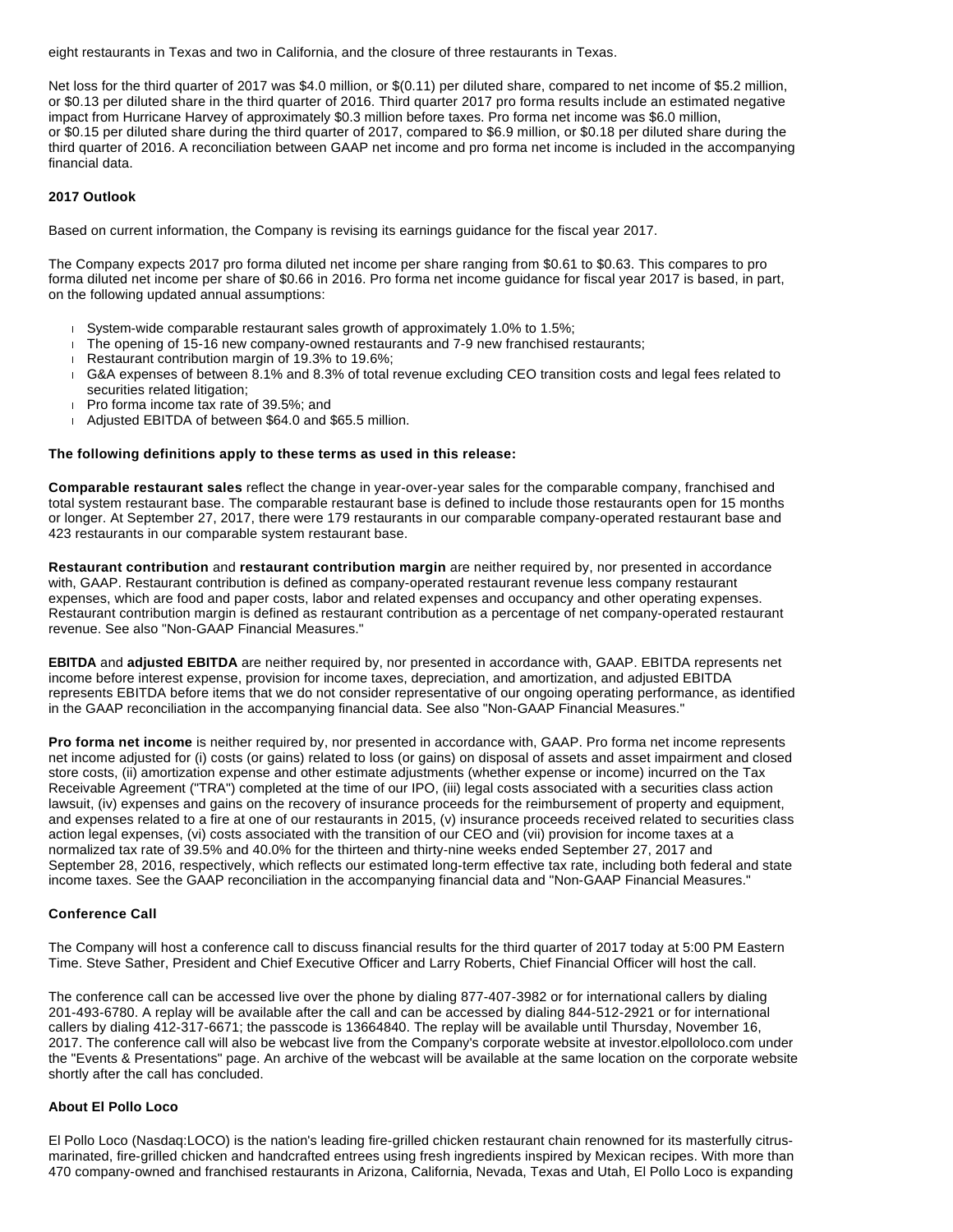its presence in key markets through a combination of company and existing and new franchisee development. Visit us on our website at ElPolloLoco.com.

### **Forward-Looking Statements**

This press release contains forward-looking statements that are subject to risks and uncertainties. All statements other than statements of historical fact included in this press release are forward-looking statements. Forward-looking statements discuss our current expectations and projections relating to our financial condition, results of operations, plans, objectives, future performance and business. You can identify forward-looking statements because they do not relate strictly to historical or current facts. These statements may include words such as "aim," "anticipate," "believe," "estimate," "expect," "forecast," "outlook," "potential," "project," "projection," "plan," "intend," "seek," "may," "could," "would," "will," "should," "can," "can have," "likely," the negatives thereof and other words and terms of similar meaning in connection with any discussion of the timing or nature of future operating or financial performance or other events. They appear in a number of places throughout this press release and include statements regarding our intentions, beliefs or current expectations concerning, among other things, our results of operations, financial condition, liquidity, prospects, growth, strategies and the industry in which we operate. All forward-looking statements are subject to risks and uncertainties that could cause actual results to differ materially from those that we expected.

While we believe that our assumptions are reasonable, we caution that it is very difficult to predict the impact of known factors, and it is impossible for us to anticipate all factors that could affect our actual results. All forward-looking statements are expressly qualified in their entirety by these cautionary statements. You should evaluate all forward-looking statements made in this press release in the context of the risks and uncertainties disclosed in our annual report on Form 10-K for the year ended December 28, 2016, file number 001-36556, including the sections thereof captioned "Forward-Looking Statements" and "Risk Factors," as those sections may be updated in our quarterly reports on Form 10-Q. Those and other filings are available online at www.sec.gov, at www.elpolloloco.com or upon request from El Pollo Loco.

We caution you that the important factors referenced above may not contain all of the factors that are important to you. In addition, we cannot assure you that we will realize the results or developments we expect or anticipate or, even if substantially realized, that they will result in the consequences we anticipate or affect us or our operations in the ways that we expect. The forward-looking statements included in this press release are made only as of the date hereof. We undertake no obligation to publicly update or revise any forward-looking statement as a result of new information, future events or otherwise, except as required by law. If we do update one or more forward-looking statements, no inference should be made that we will make additional updates with respect to those or other forward-looking statements. We qualify all of our forward-looking statements by these cautionary statements.

#### **Non-GAAP Financial Measures**

To supplement our consolidated financial statements, which are prepared and presented in accordance with GAAP, we use non-GAAP financial measures including those indicated above. These measures are not intended to be considered in isolation or as substitutes for, or superior to, financial measures prepared and presented in accordance with GAAP. We use non-GAAP financial measures for financial and operational decision-making and as a means to evaluate period-to-period comparisons. We believe that they provide useful information about operating results, enhance understanding of past performance and future prospects, and allow for greater transparency with respect to key metrics used by management in its financial and operational decision making. The non-GAAP measures used in this press release may be different from the measures used by other companies.

#### **Investor Contact:**

Fitzhugh Taylor, ICR fitzhugh.taylor@icrinc.com 714-599-5200

#### **Media Contact:**

Christine Beggan, ICR loco@icrinc.com 203-682-8200

### **EL POLLO LOCO HOLDINGS, INC. UNAUDITED CONSOLIDATED STATEMENTS OF OPERATIONS (in thousands, except share data)**

|                                        | Thirteen Weeks Ended |        |     |                    |           |     | Thirty-Nine Weeks Ended |        |   |                    |        |  |  |
|----------------------------------------|----------------------|--------|-----|--------------------|-----------|-----|-------------------------|--------|---|--------------------|--------|--|--|
|                                        | September 27, 2017   |        |     | September 28, 2016 |           |     | September 27, 2017      |        |   | September 28, 2016 |        |  |  |
|                                        | %<br>\$              |        |     | S                  | %         |     | %                       |        |   |                    | %      |  |  |
| Revenue:                               |                      |        |     |                    |           |     |                         |        |   |                    |        |  |  |
| Company-operated restaurant revenue \$ | 94,982               | 93.9%  | \$. | 89.738             | 93.7%     | \$. | 287.316                 | 93.7%  | S | 268.984            | 93.5%  |  |  |
| Franchise revenue                      | 6.173                | 6.1%   |     | 6.078              | 6.3%      |     | 19.183                  | 6.3%   |   | 18.660             | 6.5%   |  |  |
| <b>Total revenue</b>                   | 101.155              | 100.0% |     | 95.816             | $100.0\%$ |     | 306.499                 | 100.0% |   | 287.644            | 100.0% |  |  |
| <b>Costs of operations:</b>            |                      |        |     |                    |           |     |                         |        |   |                    |        |  |  |
| Food and paper cost (1)                | 27.851               | 29.3%  |     | 26.960             | 30.0%     |     | 84.069                  | 29.3%  |   | 80.760             | 30.0%  |  |  |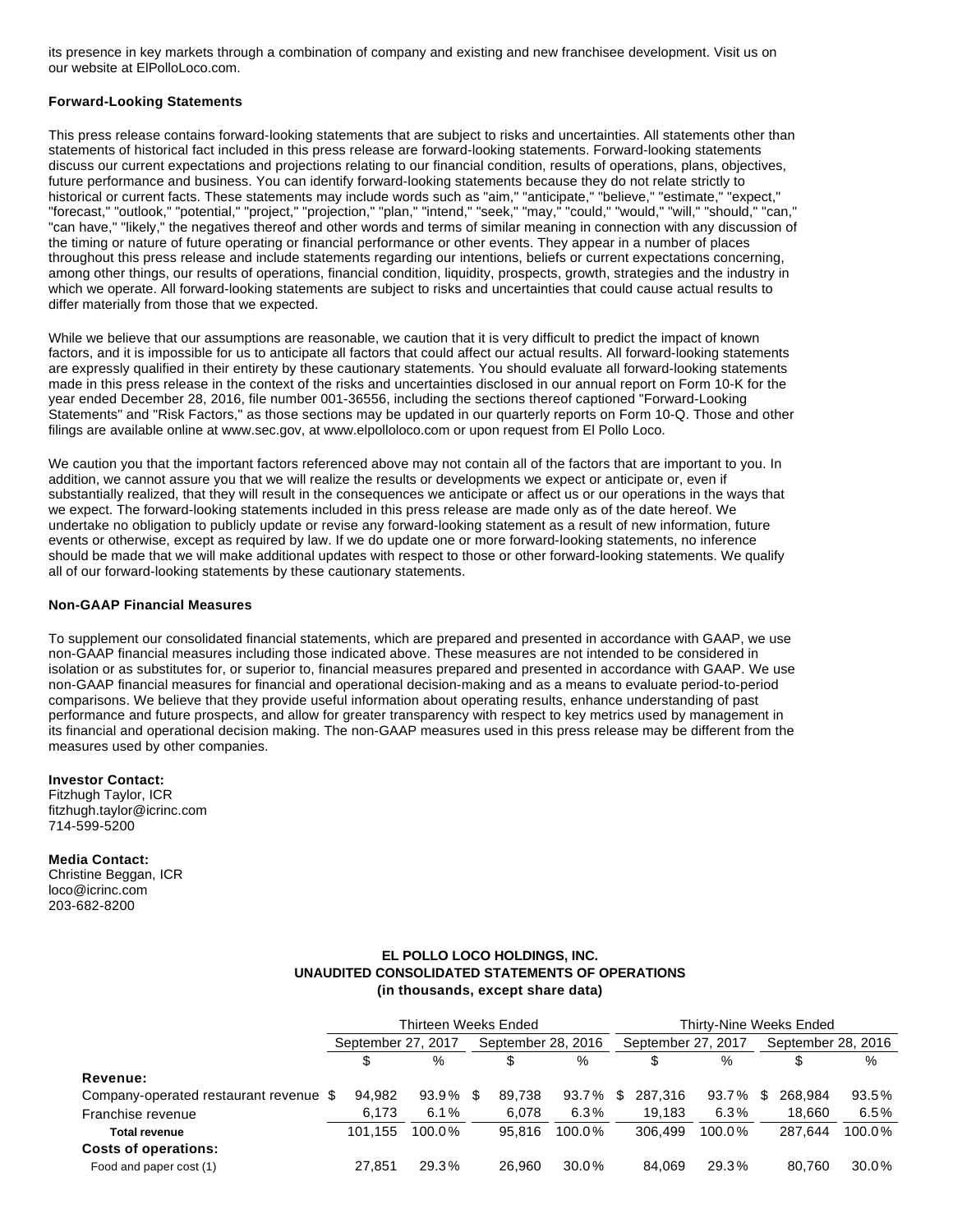| Labor and related expenses (1)                                               | 27,514       | 29.0%        |            | 24,455     | 27.3%     | 80,939                   | 28.2%  |            | 73,323     | 27.3%   |
|------------------------------------------------------------------------------|--------------|--------------|------------|------------|-----------|--------------------------|--------|------------|------------|---------|
| Occupancy and other operating expenses (1)                                   | 22,242       | 23.4%        |            | 20,071     | 22.4%     | 64,358                   | 22.4%  |            | 58,401     | 21.7%   |
| Gain on recovery of insurance proceeds (1)                                   |              | $-%$         |            | (502)      | $(0.6)$ % |                          | $-%$   |            | (502)      | (0.2)%  |
| Company restaurant expenses (1)                                              | 77,607       | 81.7%        |            | 70,984     | 79.1%     | 229,366                  | 79.8%  |            | 211,982    | 78.8%   |
| General and administrative expenses                                          | 8,285        | 8.2%         |            | 8,252      | 8.6%      | 27,594                   | 9.0%   |            | 25,776     | 9.0%    |
| Franchise expenses                                                           | 709          | 0.7%         |            | 797        | 0.8%      | 2,532                    | 0.8%   |            | 2,960      | 1.0%    |
| Depreciation and amortization                                                | 4,697        | 4.6%         |            | 4,074      | 4.3%      | 13,646                   | 4.5%   |            | 11,796     | 4.1%    |
| Loss on disposal of assets                                                   | 65           | 0.1%         |            | 58         | 0.1%      | 724                      | 0.2%   |            | 524        | 0.2%    |
| Expenses related to fire loss                                                |              | $-%$         |            |            | $-\%$     |                          | $-$ %  |            | 48         | 0.0%    |
| Loss (gain) on recovery of insurance<br>proceeds, property, equipment and    |              |              |            |            |           |                          |        |            |            |         |
| expenses                                                                     |              | $-\%$        |            | 148        | 0.2%      |                          | $-\%$  |            | (741)      | (0.3)%  |
| Recovery of securities lawsuits related<br>legal expenses                    | (634)        | $(0.6)$ %    |            |            | $-\%$     | (1, 145)                 | (0.4)% |            |            | $-\%$   |
| Asset impairment and closed-store                                            |              |              |            |            |           |                          |        |            |            |         |
| reserves                                                                     | 16,038       | 15.9%        |            | 2,490      | 2.6%      | 17,293                   | 5.6%   |            | 2,624      | 0.9%    |
| <b>Total expenses</b>                                                        | 106,767      | 105.5%       |            | 86,803     | 90.6%     | 290,010                  | 94.6%  |            | 254,969    | 88.6%   |
| (Loss) gain on disposition of restaurants                                    |              | -%           |            | (5)        | 0.0%      | $\overline{\phantom{m}}$ | $-%$   |            | 28         | $0.0\%$ |
| (Loss) income from operations                                                | (5,612)      | (5.5)%       |            | 9,008      | 9.4%      | 16,489                   | 5.4%   |            | 32,703     | 11.4%   |
| Interest expense, net of interest income                                     | 903          | 0.9%         |            | 785        | 0.8%      | 2,471                    | 0.8%   |            | 2,441      | 0.8%    |
| Income tax receivable agreement<br>(income) expense                          | (19)         | 0.0%         |            | 182        | 0.2%      | 107                      | 0.0%   |            | 411        | 0.1%    |
| (Loss) income before provision for                                           |              |              |            |            |           |                          |        |            |            |         |
| income taxes                                                                 | (6, 496)     | (6.4)%       |            | 8,041      | 8.4%      | 13,911                   | 4.5%   |            | 29,851     | 10.4%   |
| (Benefit) provision for income taxes                                         | (2, 457)     | (2.4)%       |            | 2,830      | 3.0%      | 5,254                    | 1.7%   |            | 11,930     | 4.1%    |
| Net (loss) income                                                            | (4,039)      | $(4.0)\%$ \$ |            | 5,211      | 5.4%      | \$<br>8,657              | 2.8%   | \$         | 17,921     | 6.2%    |
| Net (loss) income per share:                                                 |              |              |            |            |           |                          |        |            |            |         |
| <b>Basic</b>                                                                 | (0.11)<br>\$ |              | \$         | 0.14       |           | \$<br>0.23               |        | \$         | 0.47       |         |
| <b>Diluted</b>                                                               | \$<br>(0.11) |              | \$         | 0.13       |           | \$<br>0.22               |        | \$         | 0.46       |         |
| Weighted average shares used in<br>computing net (loss) income per<br>share: |              |              |            |            |           |                          |        |            |            |         |
| <b>Basic</b>                                                                 | 38,462,100   |              |            | 38,415,189 |           | 38,449,453               |        |            | 38,331,400 |         |
| <b>Diluted</b>                                                               | 38,462,100   |              | 39,083,577 |            |           | 39,101,214               |        | 39,020,127 |            |         |

(1) As a percentage of restaurant revenue.

# **EL POLLO LOCO HOLDINGS, INC. UNAUDITED SELECTED BALANCE SHEETS AND SELECTED OPERATING DATA (dollar amounts in thousands)**

|                                               | As of |                                |                          |                           |  |  |  |
|-----------------------------------------------|-------|--------------------------------|--------------------------|---------------------------|--|--|--|
|                                               |       | September 27, 2017             | <b>December 28, 2016</b> |                           |  |  |  |
| <b>Selected Balance Sheet Data:</b>           |       |                                |                          |                           |  |  |  |
| Cash and cash equivalents                     | \$    | 7.062                          | \$                       | 2.168                     |  |  |  |
| Total assets                                  |       | 453.672                        |                          | 471.305                   |  |  |  |
| Total debt                                    |       | 85,348                         |                          | 104,461                   |  |  |  |
| <b>Total liabilities</b>                      |       | 179,003                        |                          | 206,123                   |  |  |  |
| Total stockholders' equity                    |       | 274.669                        |                          | 265,182                   |  |  |  |
|                                               |       | <b>Thirty-Nine Weeks Ended</b> |                          |                           |  |  |  |
|                                               |       | <b>September 27, 2017</b>      |                          | <b>September 28, 2016</b> |  |  |  |
| <b>Selected Operating Data:</b>               |       |                                |                          |                           |  |  |  |
| Company-operated restaurants at end of period |       | 208                            |                          | 193                       |  |  |  |
| Franchised restaurants at end of period       |       | 265                            |                          | 253                       |  |  |  |
| Company-operated:                             |       |                                |                          |                           |  |  |  |
| Comparable restaurant sales growth            |       | 1.0%                           |                          | 0.9%                      |  |  |  |
| Restaurants in the comparable base            |       | 179                            |                          | 170                       |  |  |  |